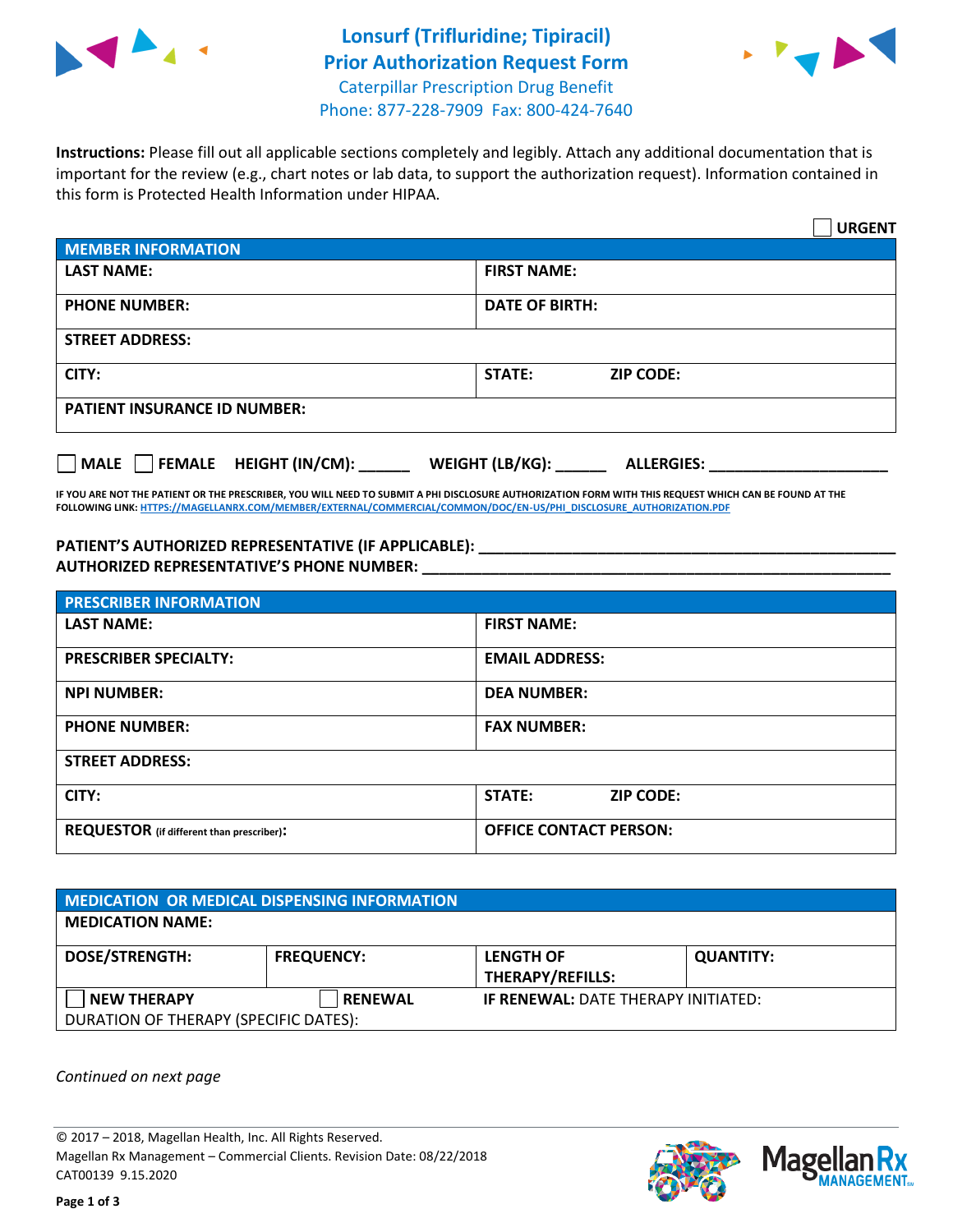



|                                                                                                                                                                                                                              | <b>MEMBER'S FIRST NAME:</b>                                                                                                                                                                                |                                                       |  |
|------------------------------------------------------------------------------------------------------------------------------------------------------------------------------------------------------------------------------|------------------------------------------------------------------------------------------------------------------------------------------------------------------------------------------------------------|-------------------------------------------------------|--|
|                                                                                                                                                                                                                              | 1. HAS THE PATIENT TRIED ANY OTHER MEDICATIONS FOR THIS CONDITION?                                                                                                                                         | YES (if yes, complete below)<br><b>NO</b>             |  |
| <b>MEDICATION/THERAPY (SPECIFY</b><br>DRUG NAME AND DOSAGE):                                                                                                                                                                 | <b>DURATION OF THERAPY (SPECIFY</b><br>DATES):                                                                                                                                                             | <b>RESPONSE/REASON FOR</b><br><b>FAILURE/ALLERGY:</b> |  |
| <b>2. LIST DIAGNOSES:</b>                                                                                                                                                                                                    |                                                                                                                                                                                                            | <b>ICD-10:</b>                                        |  |
| $\Box$ Metastatic colorectal cancer<br>$\Box$ Gastric adenocarcinoma<br>□ Adenocarcinoma of the GE junction<br>□ Other diagnosis: __________________________ICD-10____________________________                               |                                                                                                                                                                                                            |                                                       |  |
| PRIOR AUTHORIZATION.                                                                                                                                                                                                         | 3. REQUIRED CLINICAL INFORMATION: PLEASE PROVIDE ALL RELEVANT CLINICAL INFORMATION TO SUPPORT A                                                                                                            |                                                       |  |
| <b>Clinical Information:</b><br>For diagnosis of metastatic colorectal cancer, answer the following:<br>Does the patient have an ECOG performance score of 0 or $1?^*$ $\Box$ Yes $\Box$ No<br>*Please submit documentation. |                                                                                                                                                                                                            |                                                       |  |
| included all of the following:<br>$\Box$ Fluoropyrimidine (e.g., 5-FU, floxuridine or capecitabine)<br>□ Oxaliplatin (Eloxatin)<br>□ Irinotecan (Camptosar)<br>□ Bevacizumab (Avastin)                                       | Select if the patient has received at least two prior regimens of standard chemotherapies that cumulatively                                                                                                |                                                       |  |
| *Please provide chart documentation.                                                                                                                                                                                         | Has the patient's tumor progressed within 3 months after the last administration of chemotherapy?* $\Box$ Yes $\Box$ No                                                                                    |                                                       |  |
|                                                                                                                                                                                                                              | Has the patient had a clinically significant adverse event from standard chemotherapies that precluded re-<br>administration of those therapies?* $\Box$ Yes $\Box$ No *Please provide chart documentation |                                                       |  |
|                                                                                                                                                                                                                              | Is the patient's tumor KRAS wild type?* $\Box$ Yes $\Box$ No *Please submit documentation.                                                                                                                 |                                                       |  |
| panitumumab (Vectibix)? □ Yes □ No                                                                                                                                                                                           | Has the patient received a previous chemotherapy regimen that includes use of cetuximab (Erbitux) or                                                                                                       |                                                       |  |
| $\Box$ Yes $\Box$ No                                                                                                                                                                                                         | Does the prescribed dose EXCEED 160 mg daily for a total of 10 days of treatment per 28 day treatment cycle?                                                                                               |                                                       |  |
|                                                                                                                                                                                                                              | For diagnosis of gastric adenocarcinoma or adenocarcinoma of the GE junction:<br>Has the patient has received at least 2 prior treatment regimens? $\Box$ Yes $\Box$ No *Please submit chart documentation |                                                       |  |
|                                                                                                                                                                                                                              | Did the patient's prior regimen(s) include a fluoropyrimidine? $\Box$ Yes $\Box$ No *Please submit chart documentation                                                                                     |                                                       |  |
| © 2017 - 2018, Magellan Health, Inc. All Rights Reserved.<br>Magellan Rx Management - Commercial Clients. Revision Date: 08/22/2018<br>CAT00139 9.15.2020                                                                    |                                                                                                                                                                                                            | Magel                                                 |  |